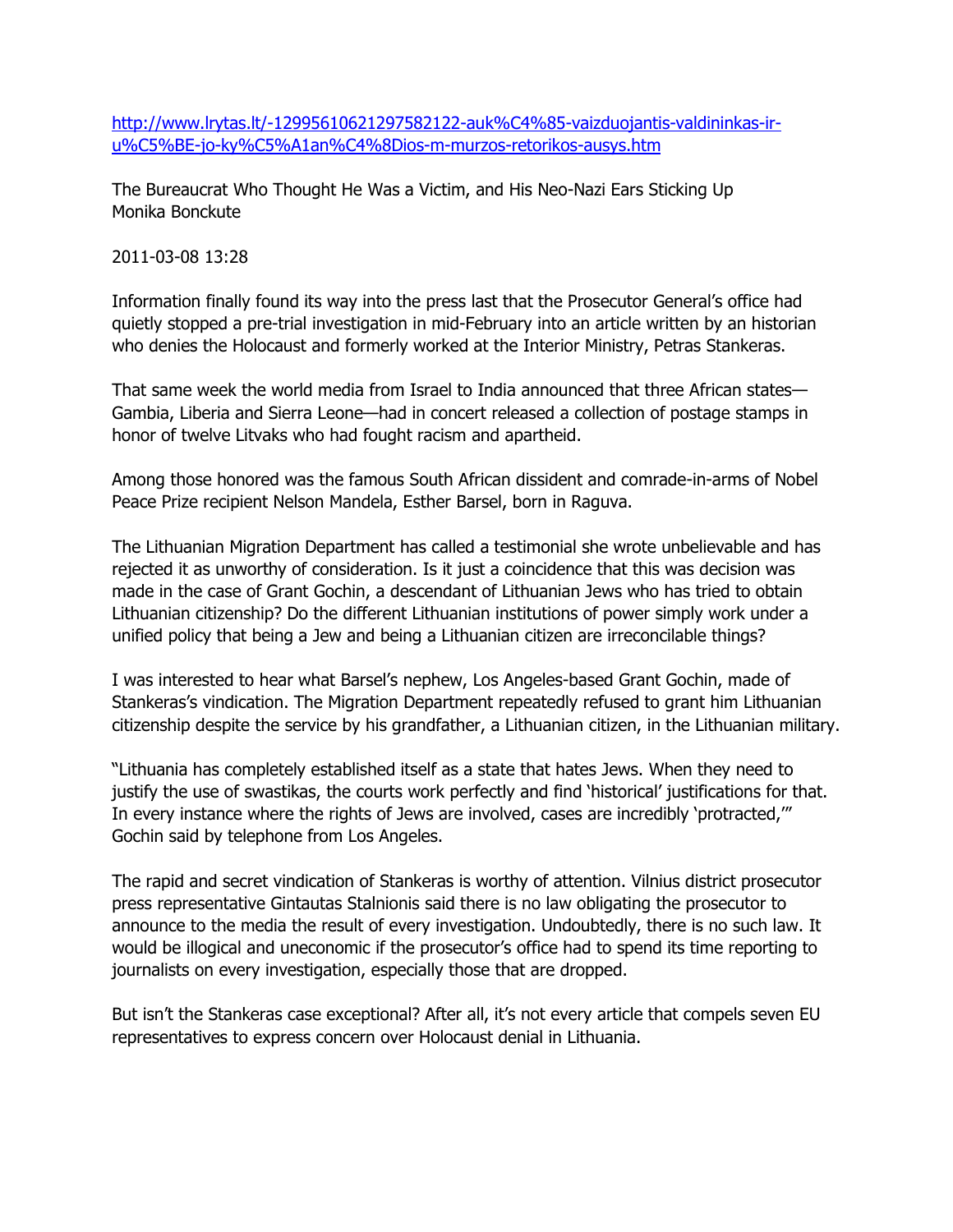Among the countries expressing that concern was Estonia. Yes, we make fun of Estonians in jokes, but Estonians really are our own, neighbors, and would they raise an international stink over nothing at all? Meanwhile, there are more articles and comments on Stankeras in English on the internet than about most Lithuanian politicians combined.

It seems the Stankeras case isn't such an average one after all. So why the secrecy? In this instance transparency on the part of law enforcement wouldn't have harmed the case at all. As it happened, not only was notice of the dropped investigation given too late, but it was disclosed in a very controversial context: the official who submitted his letter of resignation is now demanding he be returned to his post.

The reasons? Allegedly the man experienced pressure from his superiors and wrote the resignation letter consumed by stress. The official who accused the Nuremberg tribunal, those who convicted the Nazi vampires, of hypocrisy and cynicism, has gone beyond the bounds of all human decency. He is asking to be considered a victim, because his boss got mad at him? The man living the cozy life of a bureaucrat experienced stress, wrote a letter of resignation and the same day changed his mind. Did someone point a pistol at his head? Did someone threaten to send him to the gas chamber? Deport his family for execution?

In the private sector people are often fired, and often without warning. Employees of large corporations fight daily for their jobs by demonstrating they are better than others and by abiding the deserved and undeserved complaints of their superiors. But here the bureaucrat sitting in his office in front of the computer thinks he's better than all others. If an example of cynicism and double standards is needed, Mr. Stankeras ought to be presented as the phenotype of such behaviour.

I'll repeat the accusations dropped prematurely against Stankeras. The Prosecutor General's Office initiated pre-trial investigation of the article published in the magazine Veidas under an article of the criminal code punishing public approval of international crimes, crimes by the USSR and/or Nazi Germany against the Republic of Lithuania or residents of Lithuania, denying such crimes or grossly belittling them.

Much too late, however, it was announced the experts had stated the article did not even contain the word "Holocaust," and the publication was dedicated to discussing the Nuremberg Trials.

First of all, it's obvious even to a high school student that there wouldn't have been a Nuremberg Trial if there hadn't been the Holocaust, and so the historian wouldn't have had anything to write about. Second, the fact that Stankeras did not, even once, mention the Holocaust in an article about the Nuremberg Trials is a detail that should raise alarm rather than automatically vindicate him.

Finally, wasn't it the public servant's attorney and his supporters who said that a man was being "crucified" over one sentence? So it's not nice for prosecutors to get worked up about one